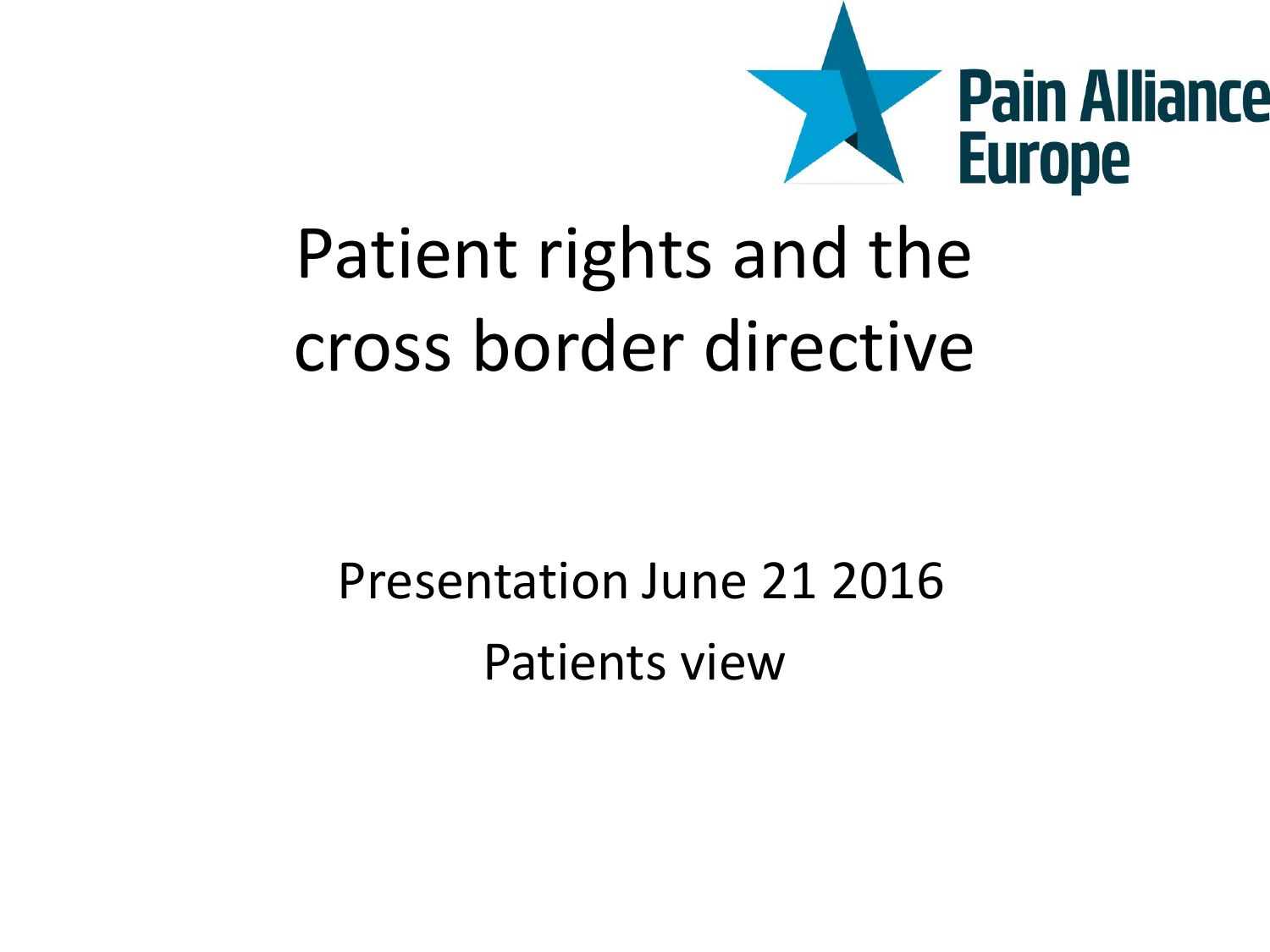

## 11-Right to Avoid Unnecessary Suffering and Pain

*Each individual has the right to avoid as much suffering and pain as possible, in each phase of his or her illness.* 

The health services must commit themselves to taking all measures useful to this end, like providing palliative treatments and simplifying patients' access to them.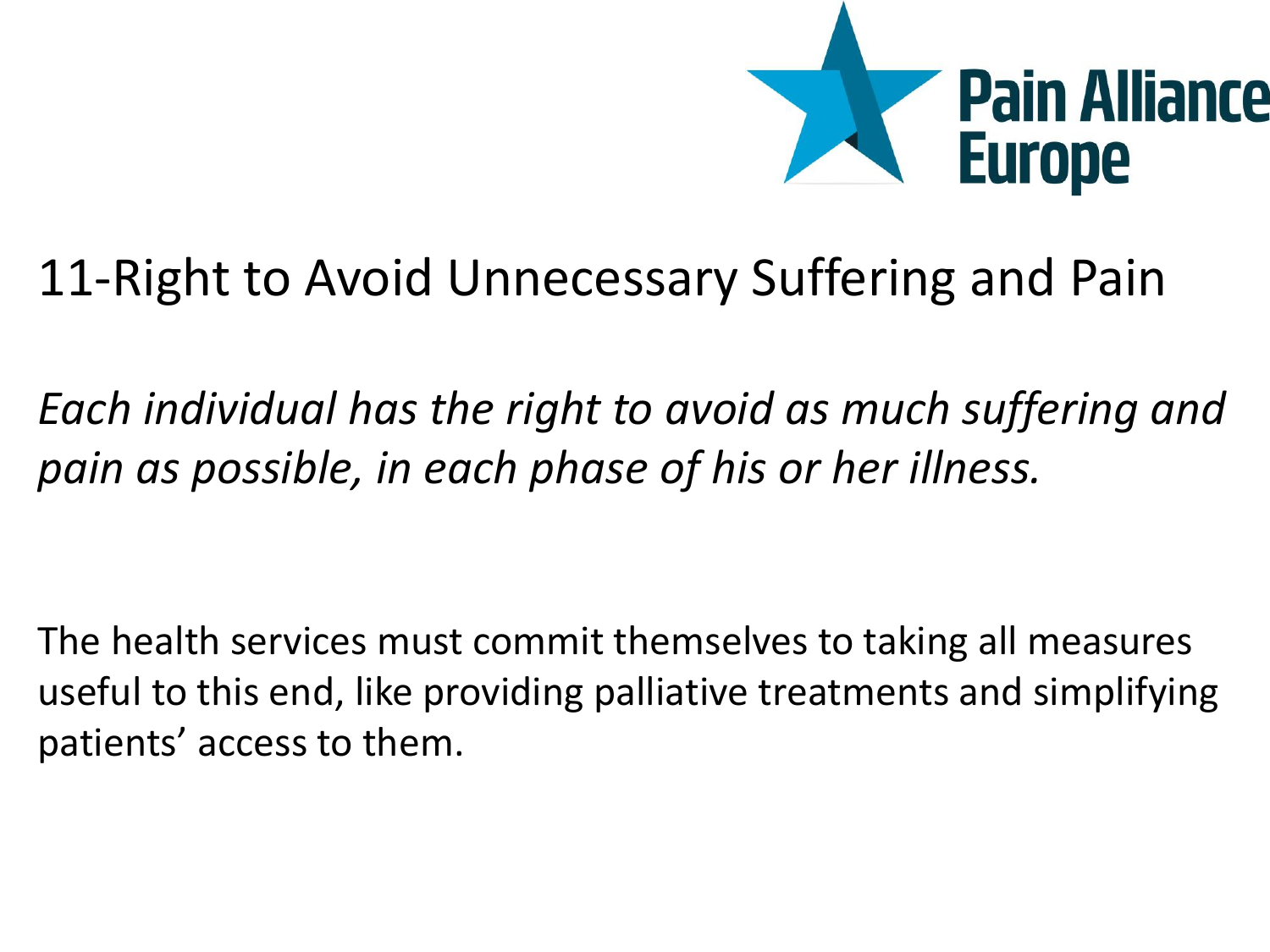

5. Without prejudice to points (a) to (c) of paragraph 6, the Member State of affiliation may not refuse to grant prior authorisation when the patient is entitled to the healthcare in question in accordance with Article 7, and when this healthcare cannot be provided on its territory within a time limit which is medically justifiable, based on an objective medical assessment of the patient's medical condition, the history and probable course of the patient's illness, the degree of the patient's pain and/or the nature of the patient's disability at the time when the request for authorisation was made or renewed.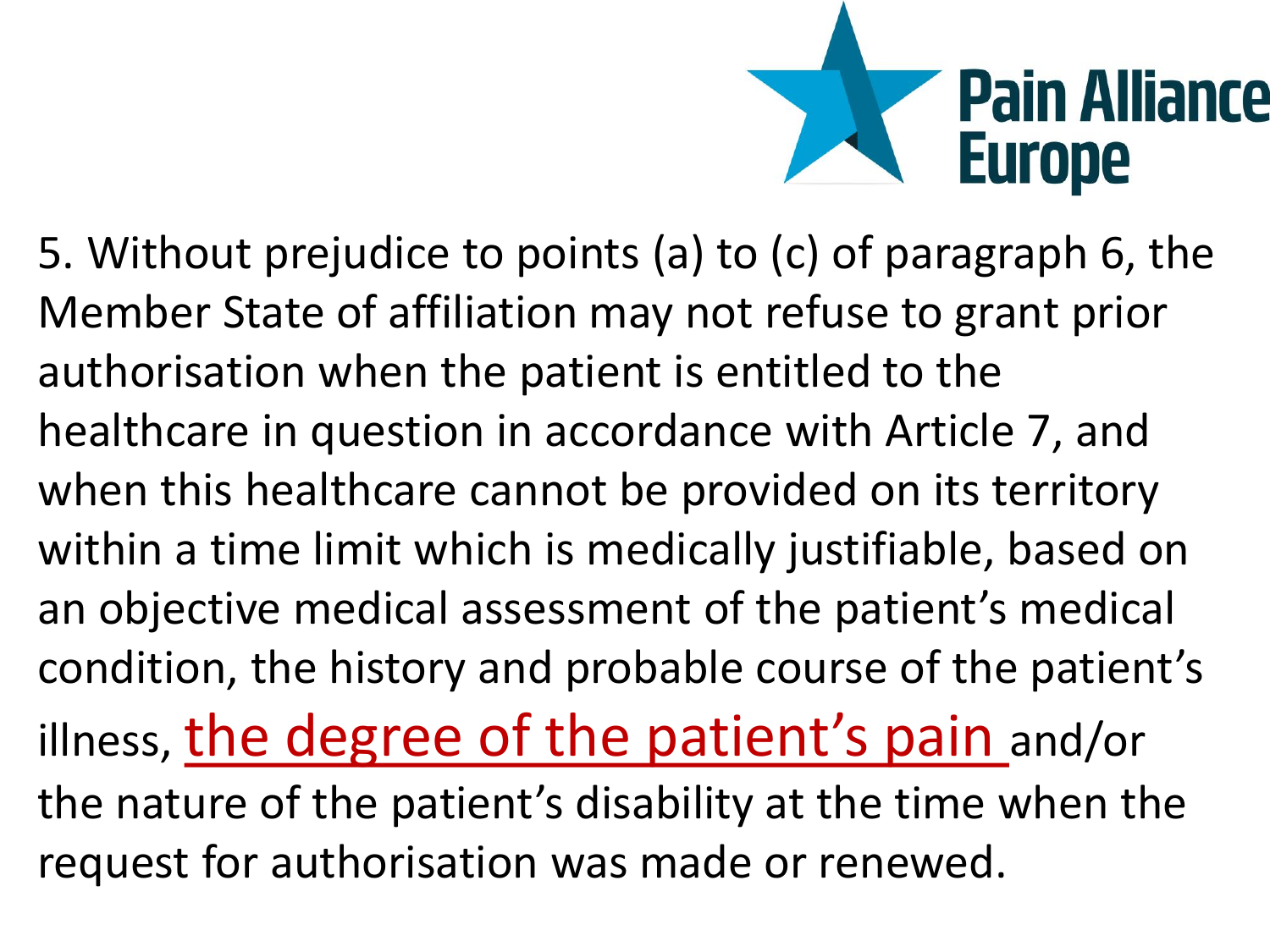

## Patient right 11, the right to avoid unnecessary suffering and pain

## Cross border directive, the amount of pain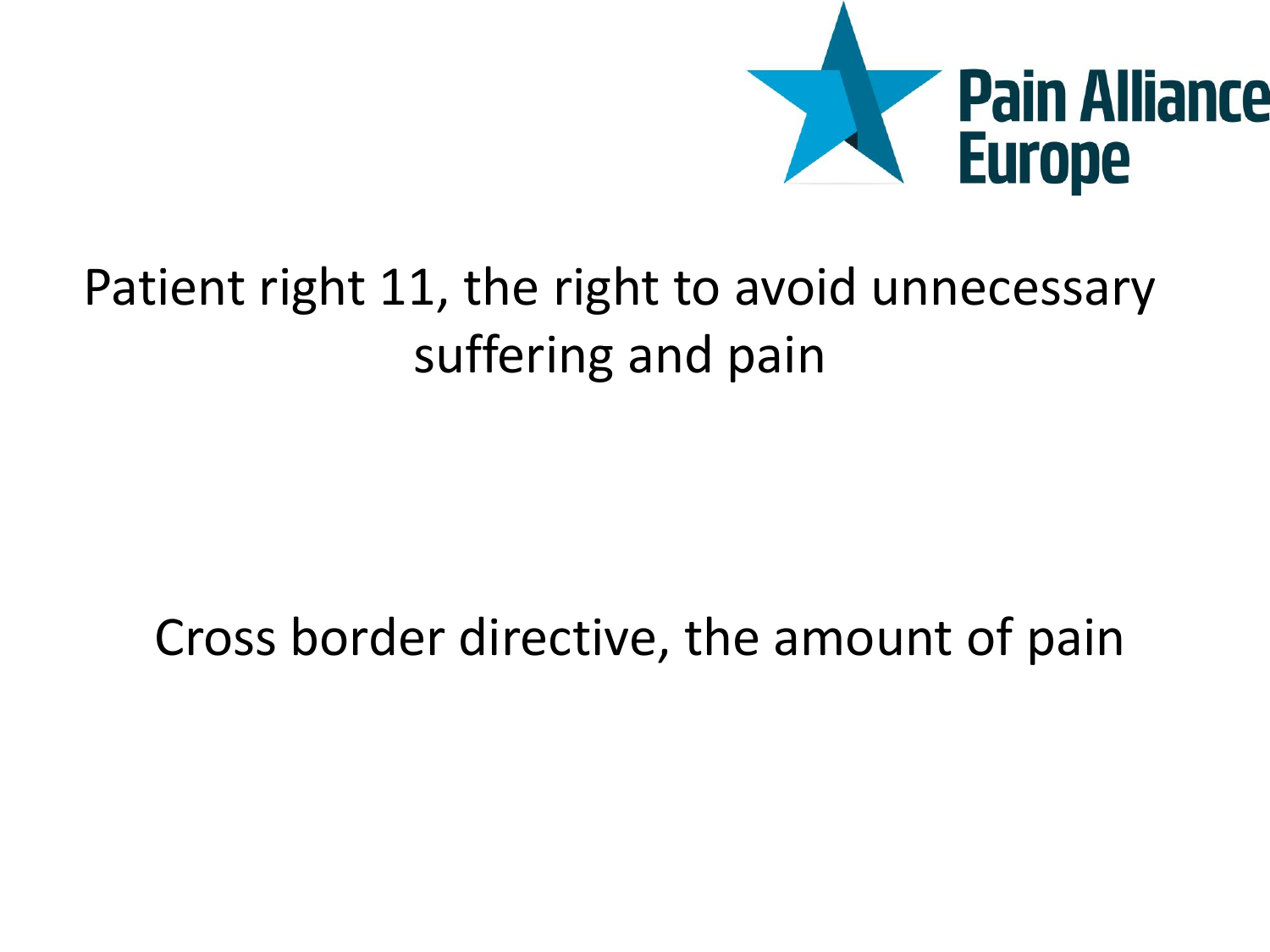

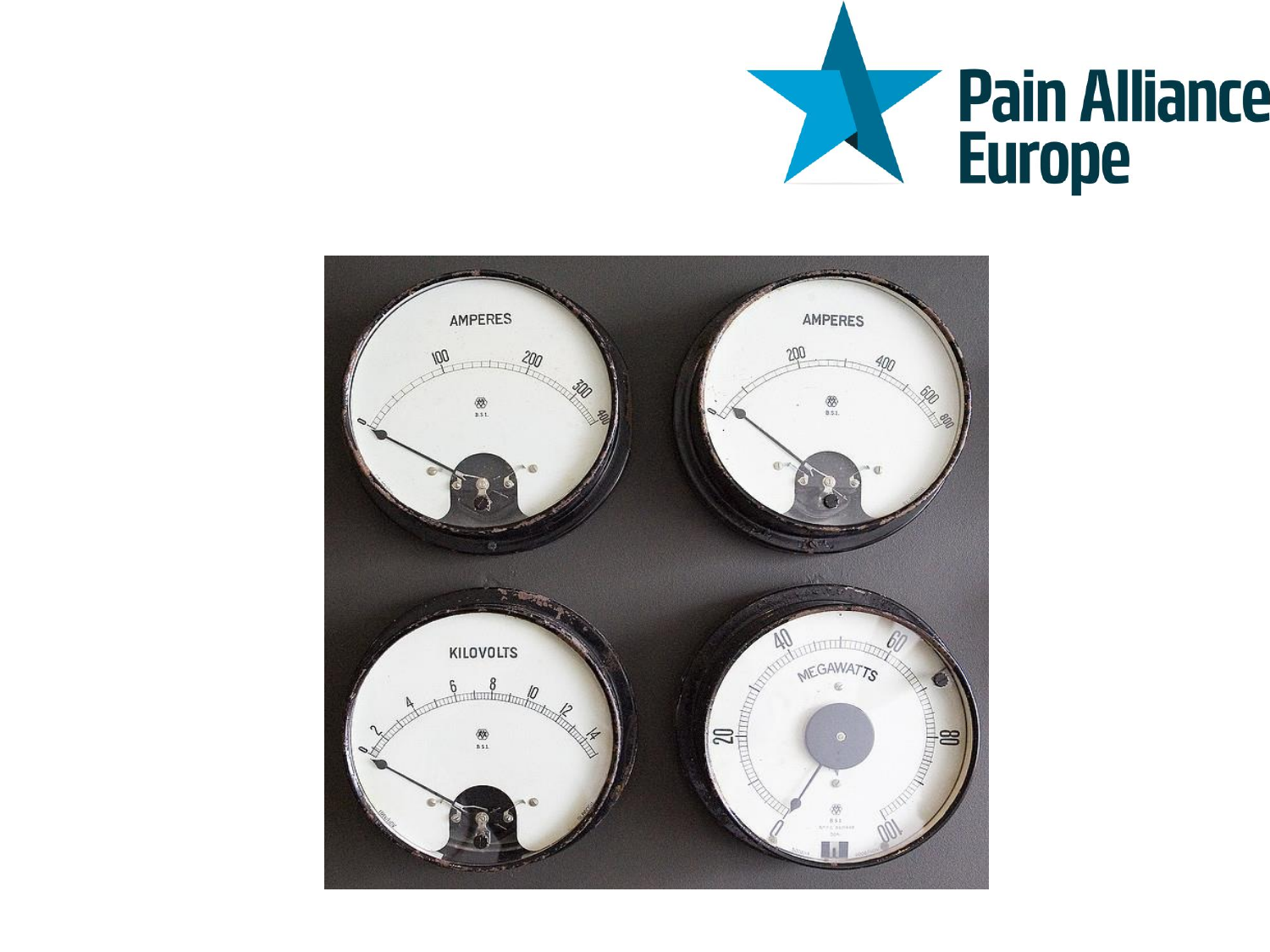

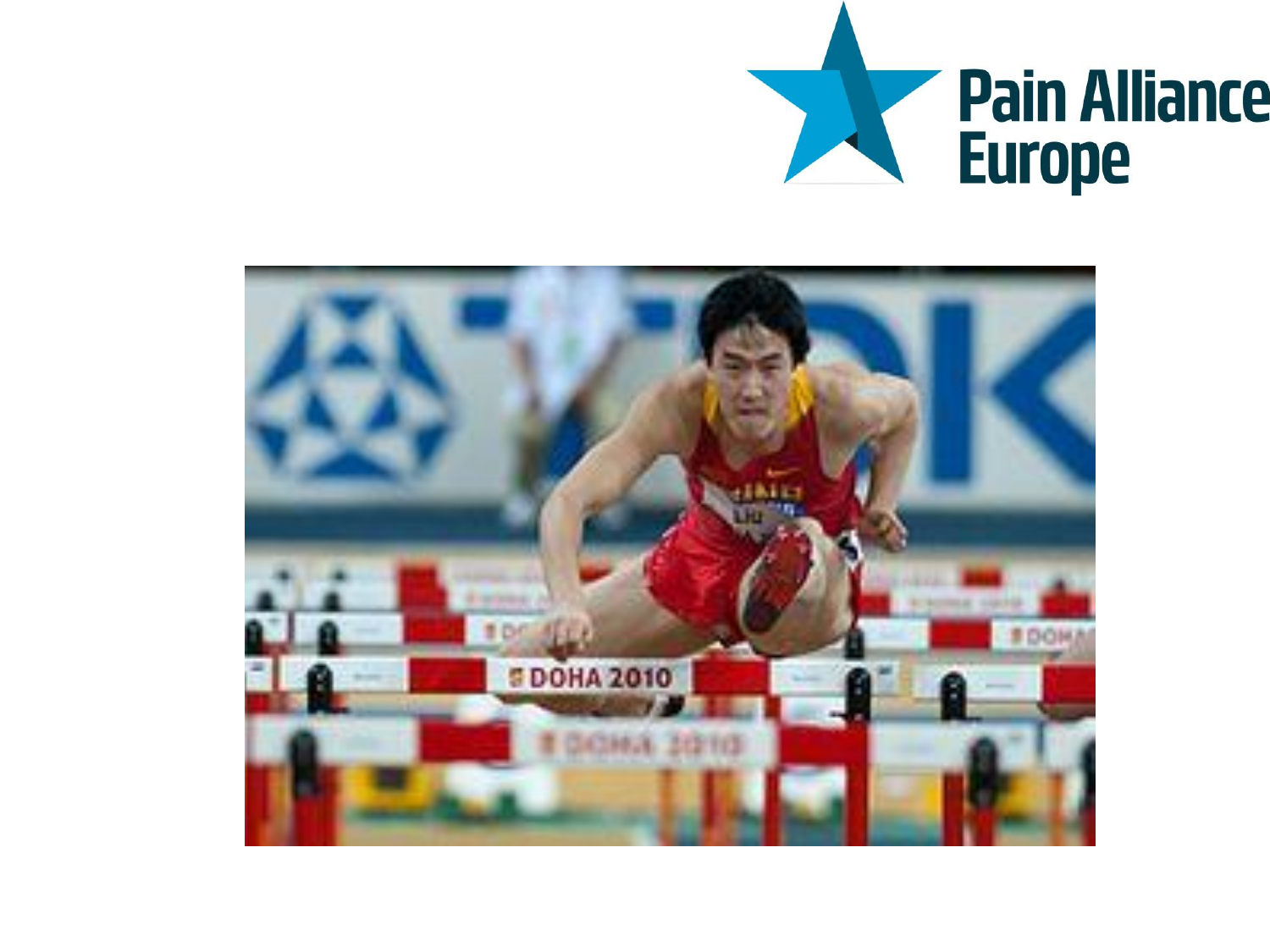

## Basic right

## The right to be believed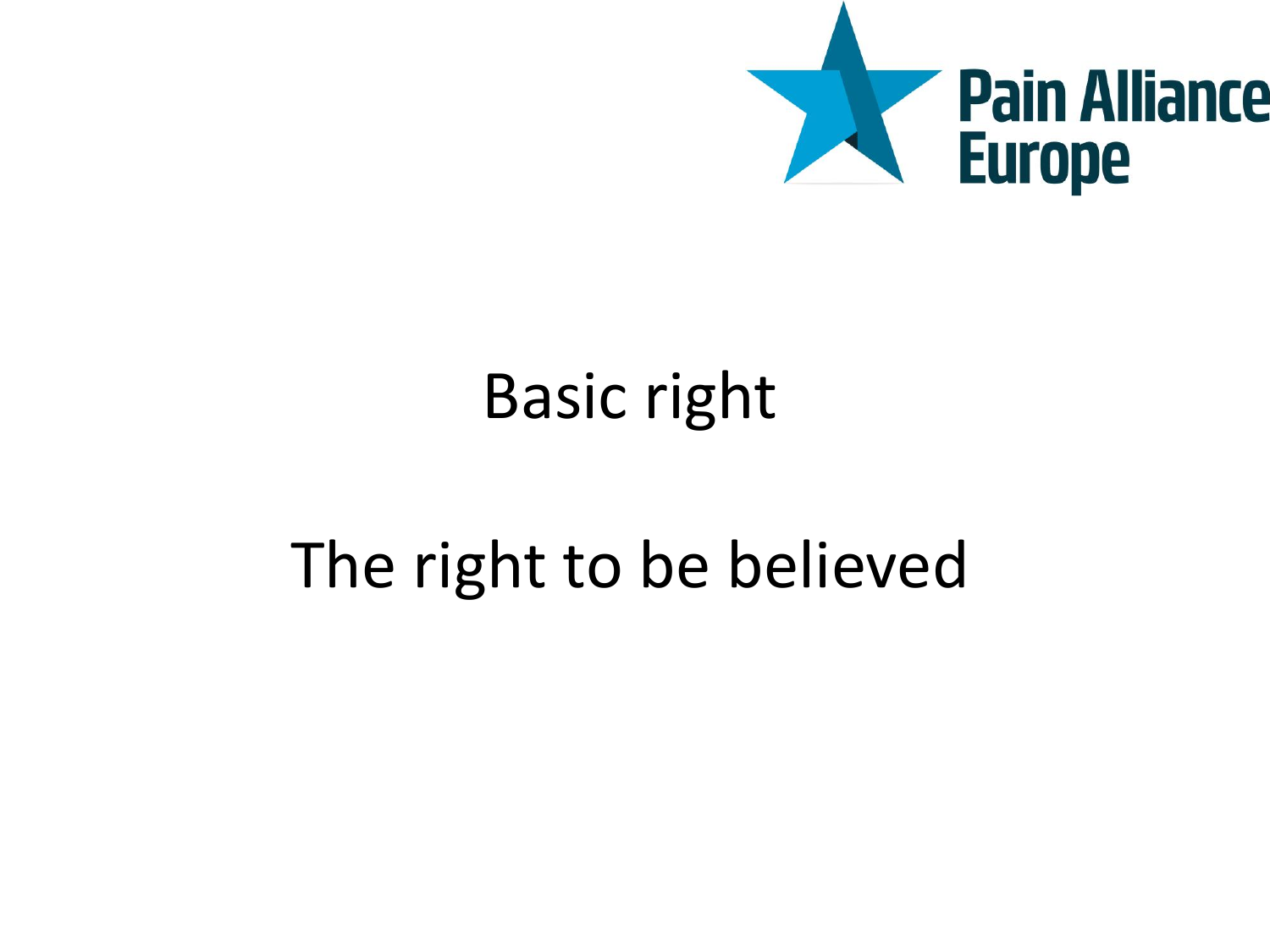

## As basic right; the right to be believed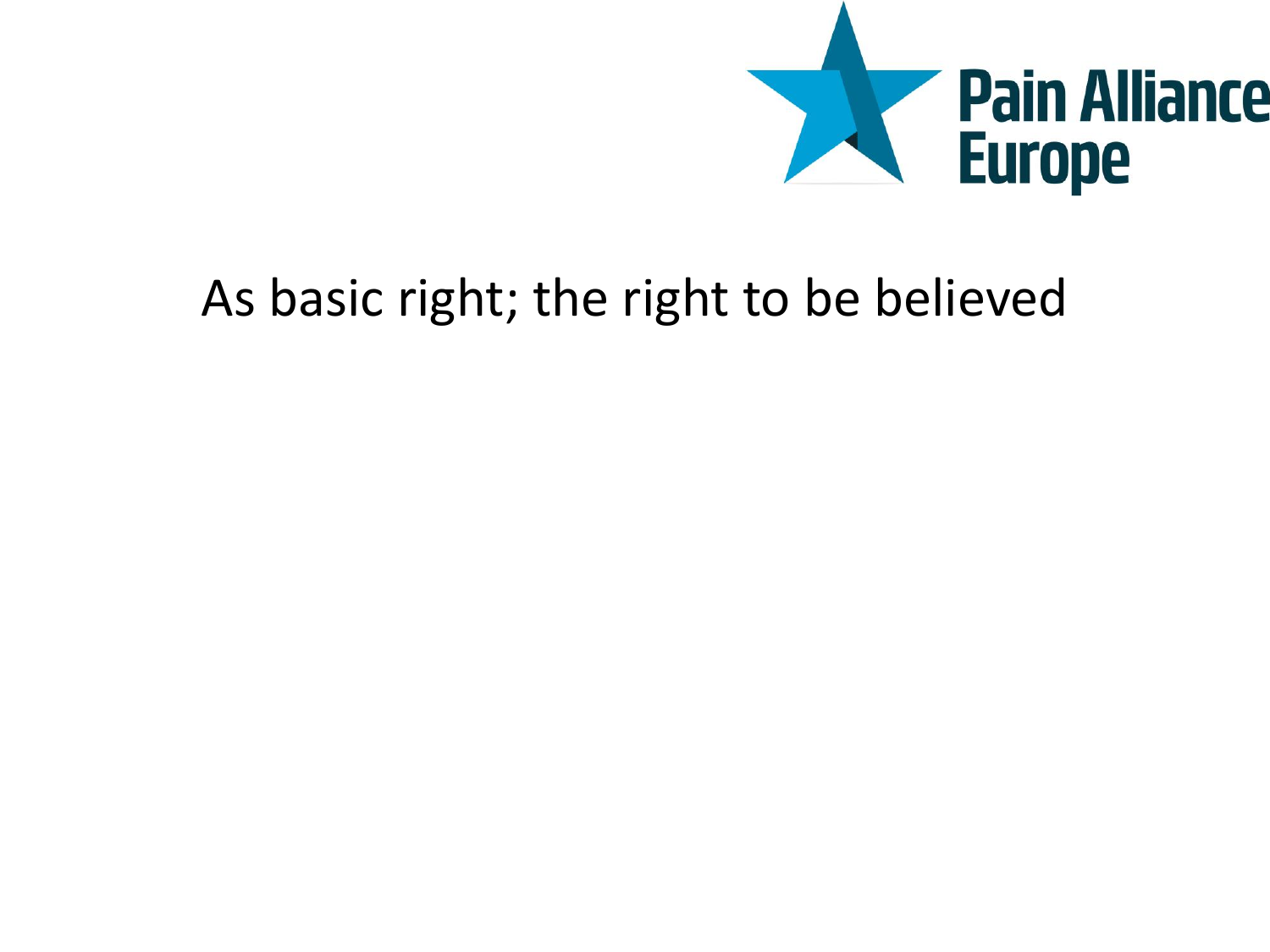

#### As basic right; the right to be believed

### $11<sup>th</sup>$  right; the right to avoid unnecessary suffering and pain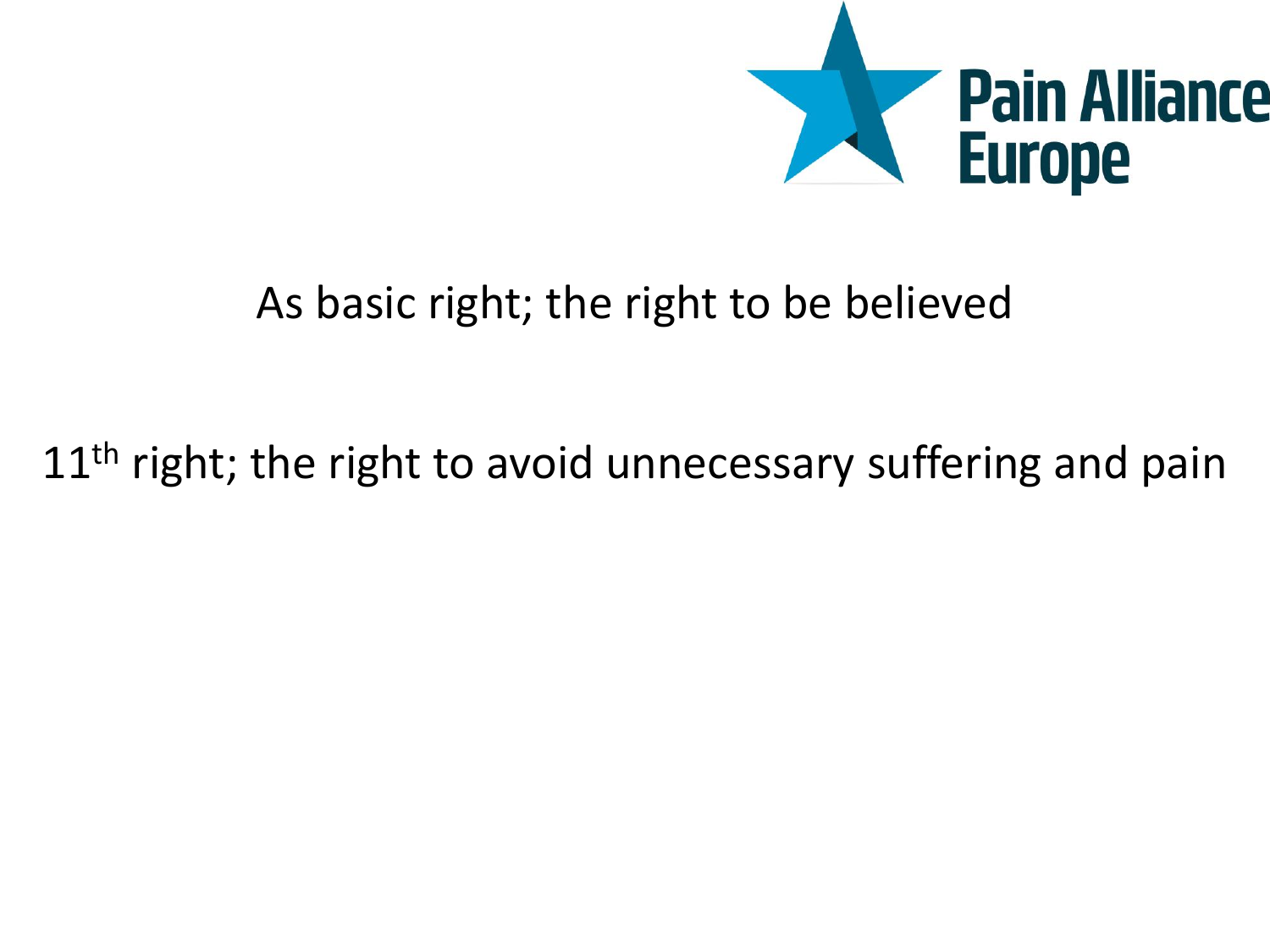

#### As basic right; the right to be believed

### $11<sup>th</sup>$  right; the right to avoid unnecessary suffering and pain

Cross border: the amount of pain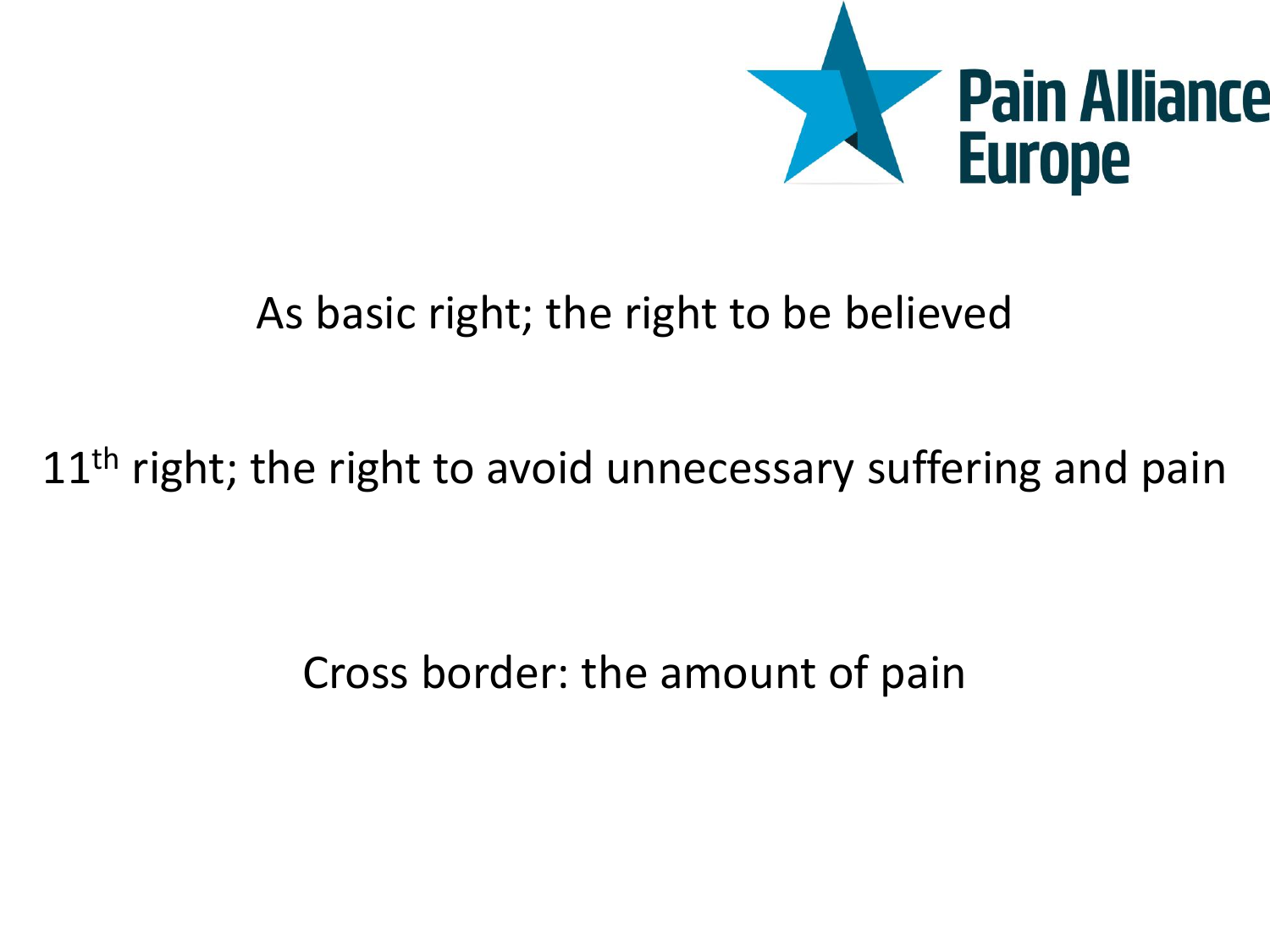

# **Conclusion from the chronic pain patients point of view:**

**Patients with chronic pain should have access to cross border healthcare when they indicate they have unbearable pain, without experiencing extra administrative hurdles.**